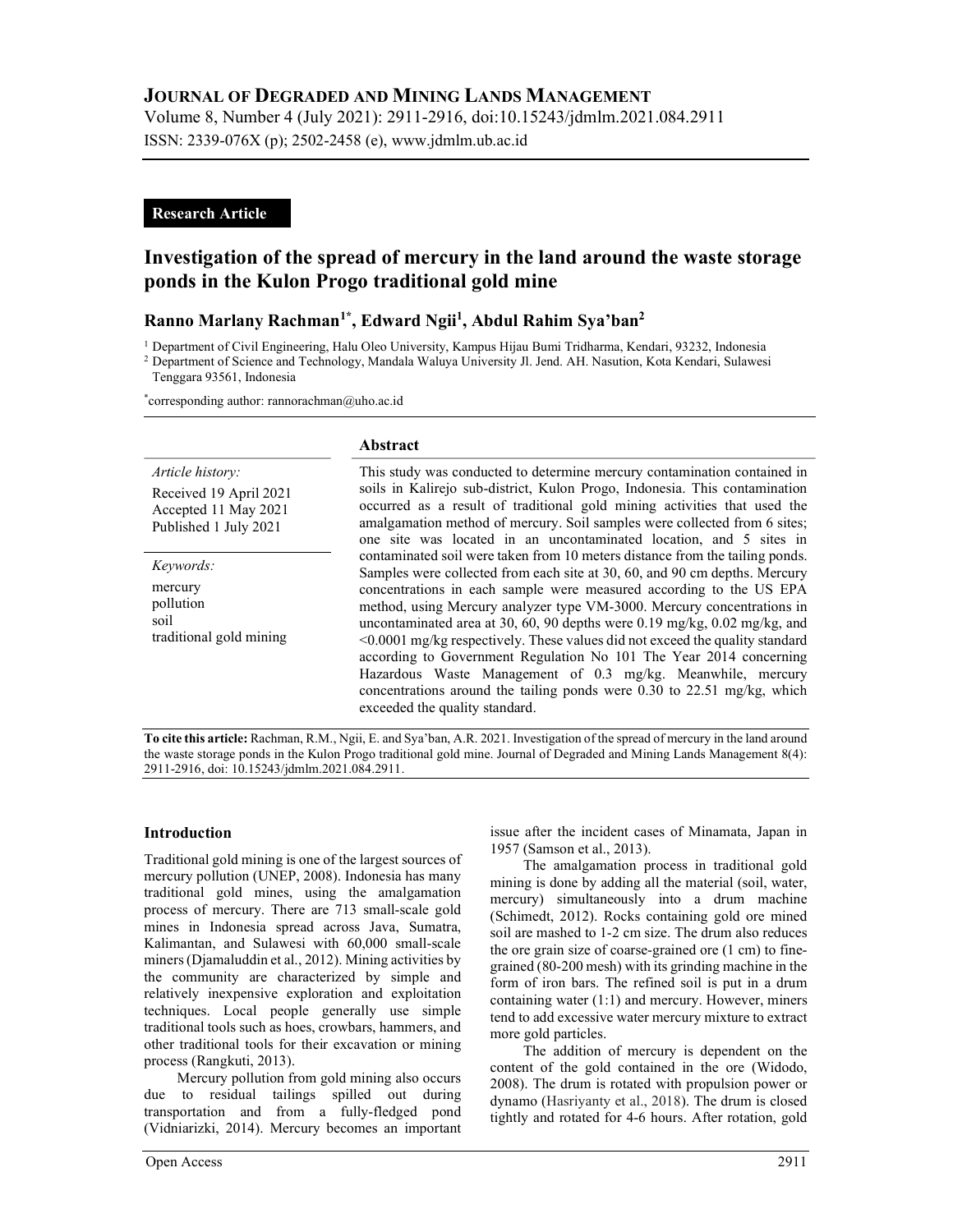amalgam is separated from the rock, water, and residual mercury by filtration. At the time of screening, large amounts of mercury are wasted in the surrounding area, which results in environmental pollution. The resulting amalgam of gold is roasted/burned to separate mercury from gold (Drace et al., 2012). In the amalgamation process, about 25- 30% of the mercury is wasted in the environment (Veiga et al., 2009). Mercury released into the atmosphere can last for 6 up to 24 months before being deposited back into the ground (Dastoor and Larocque, 2004). Mercury added into the amalgamation tube (drum) is reduced up to 10% at the end of the process. This was carried over into the tailings at the leaching stage (Rohmana et al., 2006). Gold processing by amalgamation can potentially cause harm to the community's health living near the mine site (Bansah et al., 2016). Other impacts of traditional gold mining are soil and water pollutions caused by chemicals that are used for separating gold from rock (Kpan et al., 2014). Gold mine waste may contain other hazardous toxic substances such as arsenic, cadmium, lead, cyanide, and others (Appel et al., 2014).

Traditional gold mining in the Kalirejo subdistrict of Kulon Progo has been conducted since 1995. Traditional mining activities are included in the public mining area covering up to 25 hectares (Rozani, 2013). Gold in the Sangon Region is unevenly distributed. Gold and silver are distributed randomly with the concentration of 1 to 13.8 ppm Au and 5.4 to 63.2 ppm Ag (Gunawan et al., 2001). According to (Wiriosudarmo, 1999), Small Scale Mining (SSM) is defined as mining operations that are operated by a few sets of people or by a community (collective).

According to Setiabudi 2005, soil in the gold mining area in Sangon, Kulon Progo contains a high mercury level >50 ppm. The quality standard for mercury-uncontaminated soil according to Government Regulation No. 101/2014 is 0.3 mg/kg. In The USA, the total permitted amount of Hg in soils is 2.0 mg/kg (USEPA, 2007). Mercury content above 2 mg/kg in the soil is considered to be toxic (Mahbub et al., 2017). The Priority Substance List (PSL) puts mercury in third place of hazardous substances after arsenic and lead (ATSDR, 2013). Although previous publications have reported that mercury concentrations in the soil around the mining area exceed natural levels of mercury concentrations in soil, investigations around the gold mines in Kulon Progo area are still very limited. The purpose of this study was to determine the level of mercury contamination to soil in traditional gold mining areas in Kulon Progo. Data from this study will be used for contaminations control management efforts around the gold mining area.

### Materials and Methods

Soil samples from the gold mining site in Kalirejo District, Kulon Progo, were collected in October 2015. Control soil samples (C1) were taken from one uncontaminated location, meanwhile, the soil was also sampled from contaminated areas in 5 specific locations (T1, T2, T3, T4, and T5) about 10 meters distance from the tailing ponds. Sampling was done by using a core sampler which refers to the US EPA method. Location coordinates of the sampling points were measured using a Global Positioning System instrument. All soil samples were taken at 30, 60, and 90 cm depths. Each sample was inserted into PET (PolyEthylene Terephthalate) plastic and labeled, then inserted into an icebox with a temperature of 4°C and brought to the laboratory for analysis of total mercury concentrations and tailing characteristics. The tailings sample location can be seen in Figure 1. All samples were analyzed for soil physical characterization based on particle size distribution analysis according to ASTM D422 (Withdrawn, 2016). The test for chemical characteristics, i.e. water content test, was done by a gravimetric method and the pH was measured by a pH meter. Particle size analysis methods and chemical characteristics of soil samples were performed at the Soil Mechanics Laboratory and Stone in Civil Engineering FTSP ITS. Soil classification was done according to (USDA, 1987) soil texture class system. Mercury level test was conducted at LPPT UGM Yogyakarta by using Mercury Analyzer Type VM-3000. All samples were analyzed twice.

## Results and Discussion

### Characteristics of soil samples

Samples of the contaminated soil at different depths showed different compositions of sand, silt, and clay (Table 1). The soil is dominated by sand, followed by silt. Clay exists in a low percentage. The distribution of soil particles varies in each soil sample, with an increasing percentage of clay in the deeper zone. The majority of soil texture is classified as loamy sand and loam in the upper parts and silty loam to clay in the lower parts of the soils. Sandy textured soils have relatively few adsorption sites if low in organic matter, phyllosilicate mineral, and hydrous oxide content (Aksakal et al., 2012). Types and textures of soils affected the heavy metal concentrations and heavy metals were relatively enriched in saline wet sand and silt soils and clayey soil (Hu et al., 2017). Soils that are dominated by sand can drain water quite high. Otherwise, soil that is dominated by clay can drain water very low. That is why the concentration of Hg in clay is high (Orhue and Frank, 2011).

### Soil pH

pH values at each location were not much different (Table 2). The pH ranged from 6.74 to 8.56. Natural soils in the area are moderately normal with a pH of 6.74, while the pH of the contaminated soil ranged from 7.48 to 8.56, meaning that the soil was alkaline.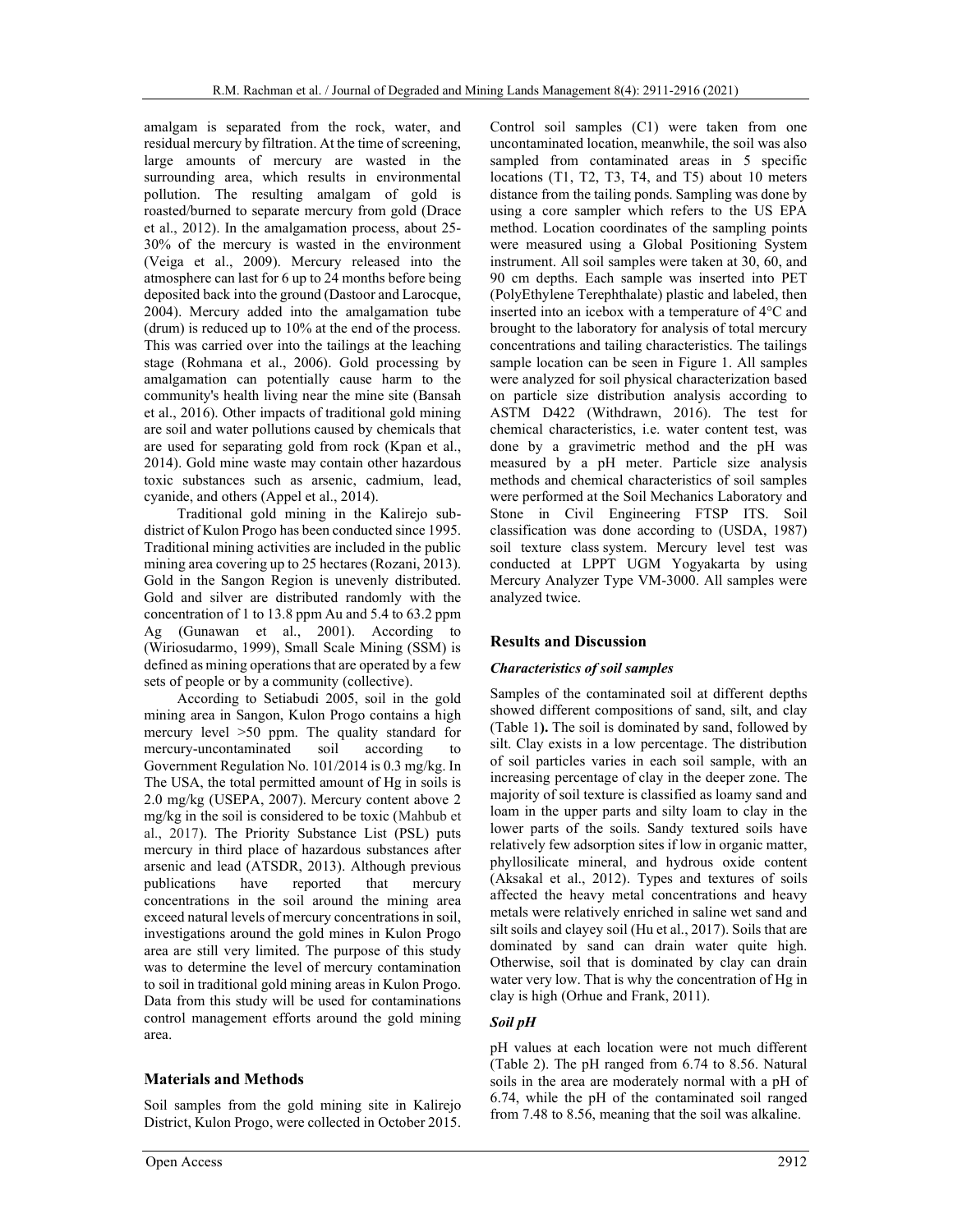

Figure 1. The tailings sample location (Rachman et al., 2017).

|                 |                                               | Depth | Proportion of soil fraction $(\% )$ |             |       |                      |
|-----------------|-----------------------------------------------|-------|-------------------------------------|-------------|-------|----------------------|
| Sample code     | Latitude/longitude                            | (cm)  | Sand                                | <b>Silt</b> | Clay  | <b>Texture class</b> |
| C.1             | $110°3'36,704"$ E<br>7°49'36,672" S           | 30    | 40.93                               | 34.46       | 24.61 | Loam                 |
|                 |                                               | 60    | 31.35                               | 44.29       | 24.18 | Loam                 |
|                 |                                               | 90    | 21.35                               | 47.95       | 30.70 | Clay loam            |
| T.1             | 110°3'44.474" E<br>$7°50'1,820"$ S            | 30    | 76.23                               | 8.49        | 15.28 | Loamy sand           |
|                 |                                               | 60    | 71.37                               | 10.23       | 18.40 | Loamy sand           |
|                 |                                               | 90    | 32.33                               | 48.37       | 19.29 | Loam                 |
| T <sub>.2</sub> | $110°3'45,615"$ E<br>$7°50'1,628"$ S          | 30    | 53.73                               | 28.46       | 17.80 | Loamy sand           |
|                 |                                               | 60    | 43.92                               | 45.74       | 10.34 | Loam                 |
|                 |                                               | 90    | 35.40                               | 44.87       | 19.73 | Loam                 |
| T <sub>.3</sub> | $110^{\circ}$ 3'56,786" E<br>$7°50'16,648"$ S | 30    | 32.33                               | 48.37       | 19.29 | Loam                 |
|                 |                                               | 60    | 25.53                               | 47.29       | 27.18 | Loam                 |
|                 |                                               | 90    | 13.93                               | 52.86       | 33.21 | Silty clay loam      |
| T.4             | $110^{\circ}$ 3'57,644" E<br>$7°50'15,453"$ S | 30    | 57.04                               | 30.69       | 12.27 | Loamy sand           |
|                 |                                               | 60    | 36.24                               | 50.72       | 13.04 | Silty Loam           |
|                 |                                               | 90    | 28.44                               | 25.57       | 45.98 | Clay                 |
| T.5             | $110^{\circ}$ 3'49,860" E<br>$7°50'31,336"$ S | 30    | 71.41                               | 10.65       | 17.94 | Loamy sand           |
|                 |                                               | 60    | 55.99                               | 31.35       | 12.66 | Loamy sand           |
|                 |                                               | 90    | 18.35                               | 59.95       | 21.70 | Silty Loam           |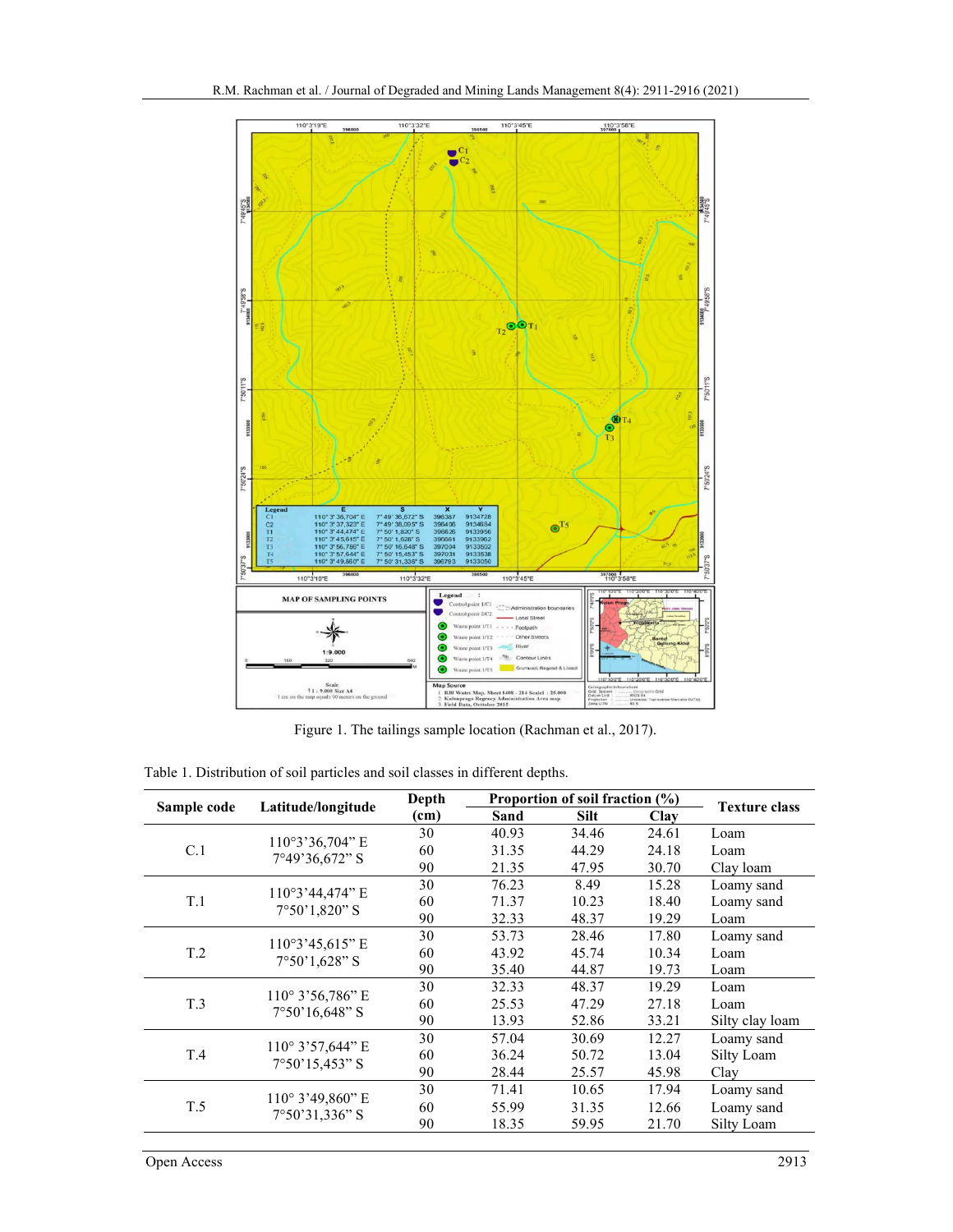| Sample code     | Soil pH |  |
|-----------------|---------|--|
| C1              | 6.74    |  |
| T.1             | 8.56    |  |
| T <sub>.2</sub> | 7.76    |  |
| T.3             | 7.88    |  |
| T.4             | 8.18    |  |
| T.5             | 7.48    |  |
|                 |         |  |

Based on the data in Table 2, it can be seen that the pH value of the tailings at the research sites is generally quite alkaline, i.e. 7,48 - 8,56. High pH values will result in low solubility of heavy metals due to the presence of similar ions that affect soil contamination (Fijałkowski et al., 2012). According to Draszawka (2017), soil pH is an important parameter, directly affecting the absorption/release, precipitation, complex forms, and oxidation-reduction reactions.

#### Total mercury concentration in soil

The result showed (Table 3) the mercury concentrations in the soil sample are mostly higher than those in the soil for control. The amount of mercury in the soil at the site of traditional gold mining ranged from 0.30 to 22.51 mg/kg. Based on Table 3, it can be seen that the concentration of mercury in the control soil at locations and depths are low. The concentration of mercury contained in the control location that occurred by the hydrologic cycle is also influenced by wind speed and direction. The hydrological cycle contributes to the evaporation, condensation, infiltration process supported by wind speed and direction of the natural deposition process. The mercury concentration in the control location is still below the quality standards set by Indonesian government regulations Number 101 the year 2014. At a depth of 30 cm, the amount of mercury was 0.19 mg/kg. This is because during the combustion process of gold with mercury, which took place in the open area it led to emissions of mercury vapour carried by the wind, causing the mercury vapour to be discharged into the ground (Dranga et al., 2012). At a depth of 90 cm, the amount of mercury was low by <0.0001 mg/kg. This condition was caused by the volatile nature of mercury when reacting with the surrounding environment (Risher, 2003). The smaller amount of mercury was related to the distance from the ground being farther from polluted sources

| Sample code    | Depth (cm) | Mercury concentration (mg/kg) | <b>Quality Standard<sup>*</sup></b> (mg/kg) |
|----------------|------------|-------------------------------|---------------------------------------------|
|                | 30         | 0.19                          |                                             |
| C <sub>1</sub> | 60         | 0.02                          |                                             |
|                | 90         | not detected                  |                                             |
|                | 30         | 5.34                          |                                             |
| T.1            | 60         | 22.51                         |                                             |
|                | 90         | 3.22                          |                                             |
|                | 30         | 0.42                          |                                             |
| T.2            | 60         | 1.01                          | 0.3                                         |
|                | 90         | 0.78                          |                                             |
|                | 30         | 0.75                          |                                             |
| T.3            | 60         | 1.06                          |                                             |
|                | 90         | 0.88                          |                                             |
| T.4            | 30         | 4.81                          |                                             |
|                | 60         | 3.49                          |                                             |
|                | 90         | 0.89                          |                                             |
|                | 30         | 0.74                          |                                             |
| T.5            | 60         | 0.30                          |                                             |
|                | 90         | 4.22                          |                                             |

Table 3. Analysis results total mercury concentration in soil.

\*Decree of the Government of the Republic of Indonesia No. 101/2014, concerning Hazardous Waste Management

According to Siregar (2006), at a given location, concentration is influenced by environmental factors, including distance from the sources of pollution, topography, altitude, air pollutants, rainfall, solar radiation, and wind speed and direction. Based on the analysis in Table 3, the concentration of mercury in soil was much higher than the threshold of mercurycontaminated soil quality standards of the Government Regulation of Indonesia No 101 of 2014 on the management of hazardous and toxic material whose defined standards is 0.3 mg/kg. The soil conditions at the site of the gold mine can be concluded as mercurycontaminated. According to Wahab and Marikar (2012), heavy metal concentrations in soil occur because the gold miners processing gold ore material dispose of its tailing slurry into the environment, both on land and in rivers. In Table 3, it can be seen that there are differences in the amount of mercury at each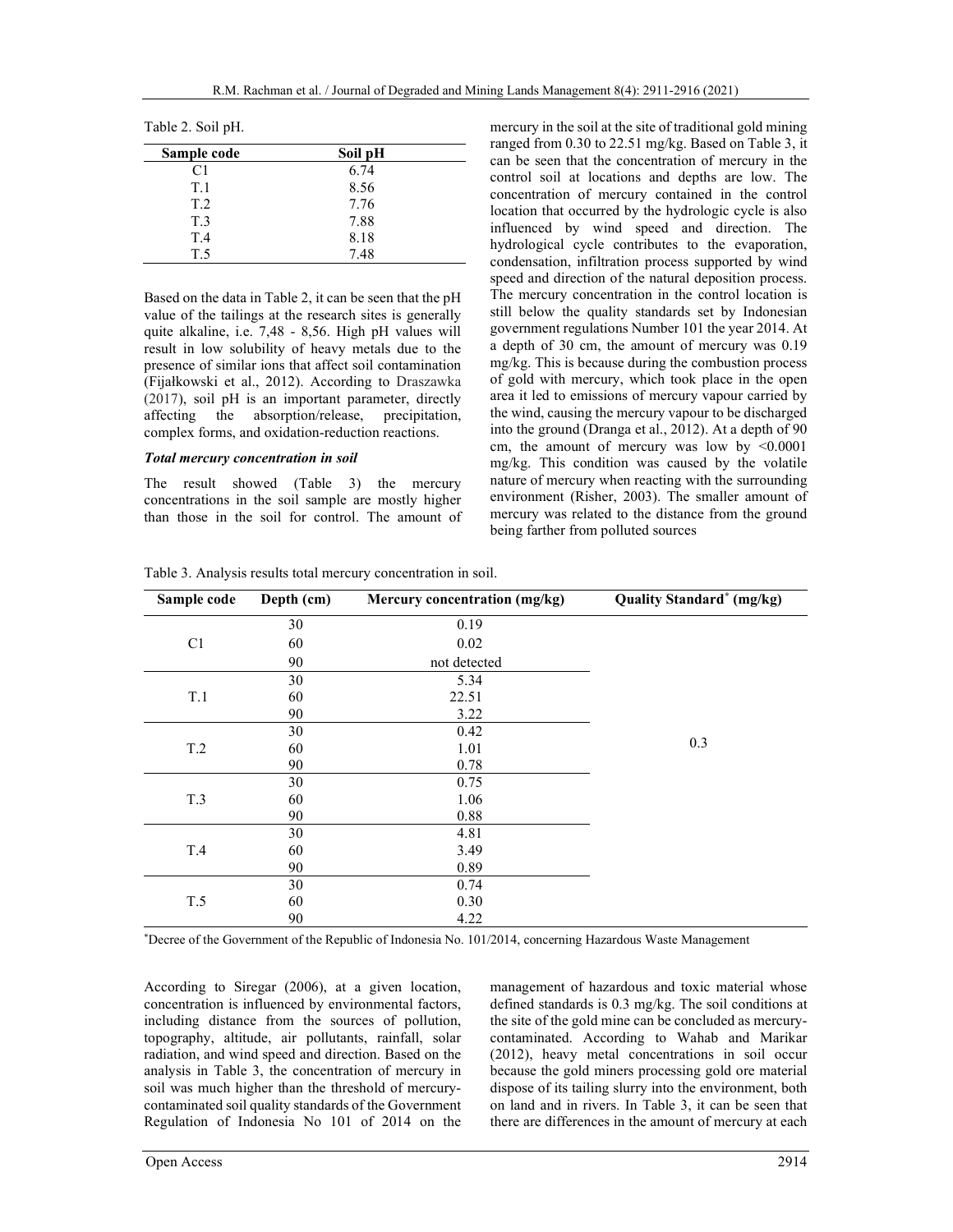location and depth. In the first sample location, very high amounts of mercury occur at a depth of 60 cm which amounts to 22.51 mg/kg because the soil contains sandy loam that has a fast conductivity of water affecting the seepage speed into the soil (Oyeogbe and Oluwasemire, 2013), whereas the lowest amount of mercury at a depth of 90 cm is equal to 3.22 mg/kg because the soil contains silt clay whose nature has a very fine grain and also low permeability rendering it impenetrable to heavy metals (Rachman et al., 2018).

At the second sample location, the amount of mercury tends to a lower value than the first sampling location. This is due to the condition of the soil texture that is dominated by clay content so which is impenetrable to heavy metals through the pores of the soil (Rani et al., 2012). In the third sample location, the amount of mercury there was a very small difference between the depths of 30 cm, 60 cm, and 90 cm. This condition is caused by the nature of mercury which is volatile when it is on the ground, as a result of the reaction between mercury and the outside environment, and is influenced by the texture of the local soil-containing clay. The small pores in the soil affect the low uptake of heavy metals in the soil.

At samples of location 4, the amount of mercury was found extremely high at a depth of 30 cm which was equal to 4.81 mg/kg and the lowest (0.89 mg/kg) was at a depth of 90 cm. The high amount of mercury at a depth of 30 cm resulted from the heavy use of mercury in the processing of gold. The low amount of mercury at a depth of 90 cm was alleged because of the type of clay soil with low permeability. Besides, it was affected by the soil texture classified as clay tending to be sticky when wet with a strong fusion between adjacent soil grains contributing to the low uptake of heavy metals into the soil.

At location 5 relatively high amounts of mercury were present at a depth of 90 cm, 4.22 mg/kg. This condition is caused by the excessive use of mercury in processing gold. In addition, the soil depth of 30 cm and 60 cm is dominated by loamy sand, which can drain water containing heavy metals such as mercury, which is easy to carry because it has a poor soil permeability value. Water containing heavy metals is retained at a depth of 90 cm because at that depth it is dominated by silty loams which have better permeability values. (Haddad et al., 2019).

### Conclusion

Based on the test results, the amount of mercury in the soil ranged from 0.30 to 22.51 mg/kg, so it can be concluded they exceeded the quality standard of mercury-contaminated soil according to Government Regulation No. 101 which is 0.3 mg/kg. However, a more detailed investigation of Hg speciation in the contaminated soils is required further in any case, and that changes in soil climatic, physical, biological, atmospheric, and chemical properties should be considered. These factors may lead to the variability of total Hg concentrations in the short and long term.

### Acknowledgement

The authors gratefully acknowledge the Education Fund Management Institute of the Republic of Indonesia for providing the research grant.

#### References

- Aksakal, E.L., Angin, I. and Oztas, T. 2012. Effects of diatomite on soil physical properties. Catena 88(1): 1–5.
- Appel, P.W.U. and Na Oy, L.D. 2014. Mercury-free gold extraction using borax for small scale gold miner. Journal of Environmental Protection 5: 493-499.
- ATSDR (Agency for Toxic Substances and Disease Registry), (2013). Substance Priority List.
- Bansah, K.J, Yalley, A.B. and Dupey, N.D. 2016. The hazardous nature of small-scale underground mining in Ghana. Journal of Sustainable Mining 15: 8-25.
- Dastoor, A.P. and Larocque, Y. 2004. The global circulation of atmospheric mercury: A modeling study. Atmospheric Environment 38: 147–161.
- Djamaluddin, H., Thamrin, M. and Achmad, A. 2012. Potential and prospects added value metals in Indonesia; a study on mineral conservation efforts. Proceedings of the Research Faculty of Engineering, Makassar 6: 2-14.
- Drace, K., Kiefer, A.M., Veiga, M.M., Williams, M.K., Ascari, B., Knapper, K.A., Logan, K,M., Breslin, V.M., Skidmore, A., Bolt, D.A., Geist, G., Reidy, L. and Cizdziel, J.V. 2012. Mercury-free, small-scale artisanal gold mining in Mozambique: utilization of magnets to isolate gold at clean tech mine. Journal of Cleaner Production 32: 88-95.
- Dranga, B.A., Lazar, L. and Koeser, H. 2012. Oxidation catalysts for elemental mercury in flue gases: a review. Catalysts 2(1): 139-170.
- Draszawka-Bolzan, B. 2017. Effect of pH and soil environment. World News of Natural Sciences 8: 6o0- 60.
- Fijałkowski, K., Kacprzak, M., Grobelak, A. and Placek, A. 2012. The influence of selected soil parameters on the mobility of heavy metals in soils. Inżynieria i Ochrona Środowiska 15: 81-92.
- Gunawan, A., Setiawan, L., Subarna, A.W. and Suhendi, E. 2001. Pilot of Gold Mining in Kokap, Kulon Progo, Yogyakarta. Research and Development Center for Mineral and Coal Technology (Tekmira), Bandung (in Indonesian).
- Haddad, S.A., Lemanowicz, J. and Abd El-Azeim, M.M. 2019. Cellulose decomposition in clay and sandy soils contaminated with heavy metals. International Journal of Environmental Science and Technology 16(7): 3275- 3290.
- Hasriyanty, A.A., Saleh, S., Basir-Cyio, M. and Yunus, M. 2018. Effect of mercury contamination on the diversity of soil Arthropods in Poboya gold mining. Journal of Environmental Science and Technology 11(5): 254-261.
- Hu, B., Zhou, J., Liu, L., Meng, W. and Wang, Z. 2017. Assessment of heavy metal pollution and potential ecological risk in soils of Tianjin sewage irrigation region, North China. Journal of Environmental & Analytical Toxicology 7: 425-525.
- Indonesian Government Regulations Number 101 the year 2014. Waste Management of Hazardous and Toxic